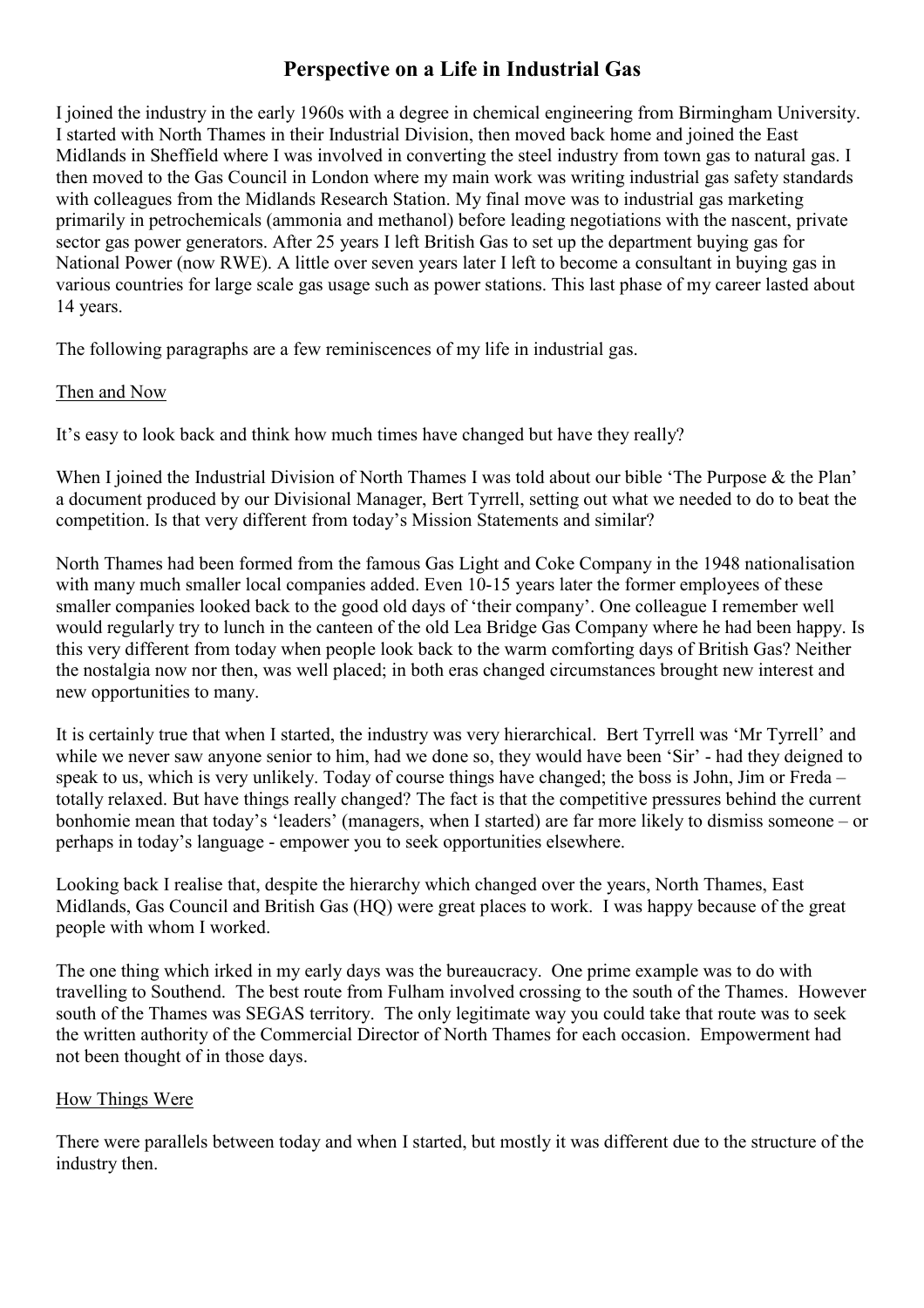Firstly, while industrial gas was an important load we did not feel we were either valued or understood. To the Board the gas industry was production, the original focus of the industry; distribution – yet more engineering if somewhat simpler; finally there was domestic gas with its obvious simplicity and glamour and the joy for management - opening showrooms.

Industrial gas was far less well defined; we fitted gas fires into offices, air heaters into warehouses, overhead radiant heaters into canteens; we advised on heat treatment of metals, conversion of boilers from coal to gas, designed gas networks in factories; we supplied oxy-gas burners for precision glass working, Bunsen burners for laboratories; we worked to improve crematoria - still one of the most successful gas loads. And that was not the half of it – chip shops, bakeries, ceramic industries, brickworks – the list goes on; anything that needed good clean heat. The result was that industrial departments tended to be away from the respectable parts of the industry. North Thames Gas' Industrial Division HQ was down in some old gasworks buildings in Townmead Road, Fulham.

We were more like a separate company. We had an industrial development laboratory, a design office and a team of experienced engineers to advise customers on using gas. Many gas boards had similar set-ups trying to do better than each other. We had the incentive because gas was relatively expensive and our monopoly position gave us the financial strength to set up and fund our Midlands Research Station as well as individual Gas Board industrial development departments. Now all this has gone as energy companies have no incentive, or more important the margins, to support gas usage.

The prime competitor (enemy) was electricity with oil growing in importance. But electricity is what we hated. We did everything to beat them. We had a real incentive to develop better equipment – not only industrial but domestic too. Many criticised our industries for this. Why should two state owned industries compete like this and waste money on advertising? The answer was in the result for customers (consumers in those days) - things got better. We were both monopolies and without this incentive, equipment would have improved far more slowly, if at all. One of our aims for gas-fired furnaces was to do the job without any electricity at all – often possible in those days with the superior burning characteristics of town gas but not with poor burning natural gas. Some are surprised when people talk of the poor burning characteristics of natural gas but it is a fact. Town gas burnt easily because it contained about 35% hydrogen which made the gas burn fast so that the flame was very stable on virtually any burner; natural gas has to have a means of keeping the flame on the burner or the flame lifts off the burner. This is why every burner had to be replaced when we switched from town gas to natural gas

The antipathy to the electricity industry lived on for some time. When I joined the Gas Council some years later, X, one of my former colleagues (I still remember his full name) had recently left and joined the Electricity Council; he was never forgiven and his name only mentioned as a warning to others not to leave the true path.

When I left to join National Power (now RWE npower) in 1989 the attitude had changed. I left in the wake of warm feelings – or perhaps they were just glad to see me go!

#### Events

During my time I have been present in key moments in our industry even if I did not know it at the time.

One day a large area in our Townmead Road offices was cleared out and was occupied by a man called John van der Post (the son of Laurens van der Post) and a small team. There they planned the setting up of the then Gas Council's, Engineering Research Station in Killingworth. Quite why they were sent down to some of the most decrepit buildings in the worst part of Fulham for this task I do not know.

In North Thames we also were involved in the first tentative experiments of conversion from town gas to natural gas. While I had little to do with the real engineering – trying to find ways to make natural gas burn as well as town gas, I was down on Canvey Island on the day we first introduced natural gas to customers. It was not a complete success but only about one family had flames rising high from their cooker.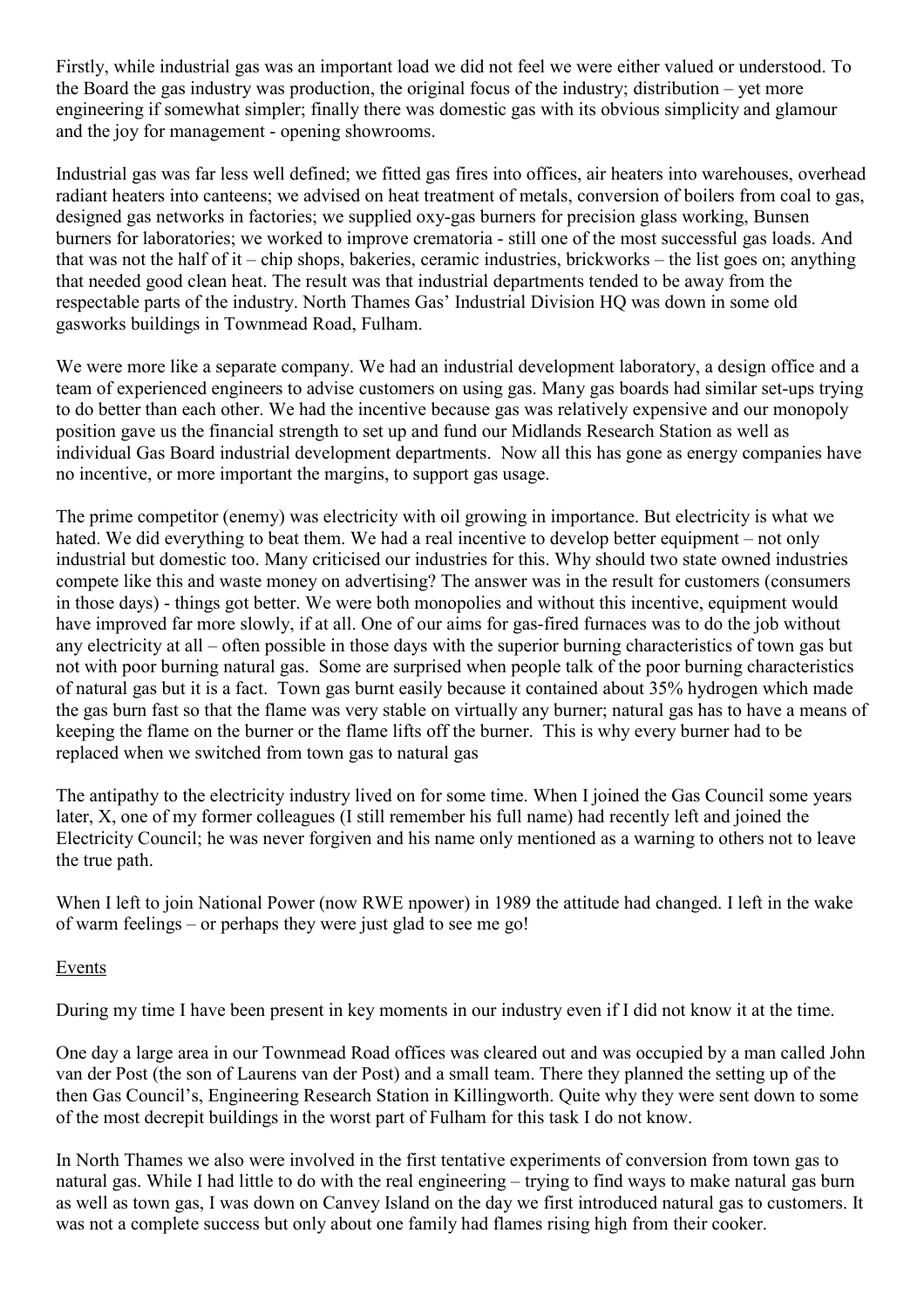### Gas pricing

While I was at Gas Council/British Gas the market-related pricing policy which eventually led to the end of the British Gas monopoly, was developed. In essence we priced our gas against the customers' alternative fuels. So that a customer who could use heavy fuel oil (cheap and nasty) would get gas cheaper than one who could only use nice and clean gas oil. Then the price of gas would move in line with oil prices. This seemed fair and logical and prevented waste of a good and noble fuel. We all fervently and professionally promoted that policy to customers who, in the main, accepted it as reasonable. Similar policies were pursued with equal success in many continental gas markets.

Looking away from the narrow world of gas we can see the fallacy in this approach. Go to the supermarket checkout with an apple. Are we told that the price of the apple depends on what you want to do with the apple or that the price is 0.9 times the price of a pear (a fruit which can be substituted for an apple)? The reason this cannot happen is that supermarkets are not monopolies; we can go elsewhere.

Interestingly the oil-linked gas price is still used in some parts of the world where free markets have fully not developed.

#### Power generation

Like today, every industry makes the best of what it has in PR terms, and the gas industry did the same. When I was young it claimed that it was making the best of coal – producing town gas, coke and coal-based chemicals – what could be more efficient? Then when we found that making gas from oil was cheaper, we said we were using the best modern technology. When it came to natural gas we said were managing a natural resource. And it was with natural gas we performed the most gymnastic PR turnaround with power generation.

Natural gas was considered a premium fuel (whatever that was) and power generation was most certainly not a proper way to use what was nearly a pure chemical, methane. This was despite that fact that methane is suitable as a feedstock for very few chemicals due to its simple structure. The problem came when we got large volumes of natural gas from the North Sea rather than small volumes of LNG from Algeria. The way to get gas flowing quickly in large volumes was to sign up large new customers, and a key one, was the CEGB who converted two power stations, Hams Hall and West Thurrock, to gas; this, combined with supplies to ICI chemical plants got the show on the road. Once the industry got more customers converted to natural gas the two stations were switched back to coal, although there was a brief switch back to gas during the miners' strike some time later.

Neither CEGB nor Gas Council/British Gas wanted to use gas for power generation although for different reasons.

CEGB wanted to use 'strategic fuels', coal and nuclear, rather than fuels which would not last for more than 100 years, such as gas. Quite why this was, when power stations did not last for more than about 40 years, is unclear. The intellectual weakness of this stance was demonstrated at the time of privatisation. CEGB had at least two coal-fired stations on the stocks. Virtually the first thing which the successor companies National Power and PowerGen (now Eon) did, was shelve the new coal-fired stations to focus on gas – that's how I got my job with National Power and another British Gas colleague headed up the PowerGen gas department!

The driving force behind the Gas Council/British Gas stance was almost a moral one. Gas was too good to burn. It is also often said that the EU banned gas for power stations - this is misleading. What they said was "no power generation without a good reason, such as load balancing". Any rule as loosely based as this, particularly with the EU, could be bent and was. The Netherlands, for example, had plenty of gas-fired power generation as it was its only indigenous fuel other than coal.